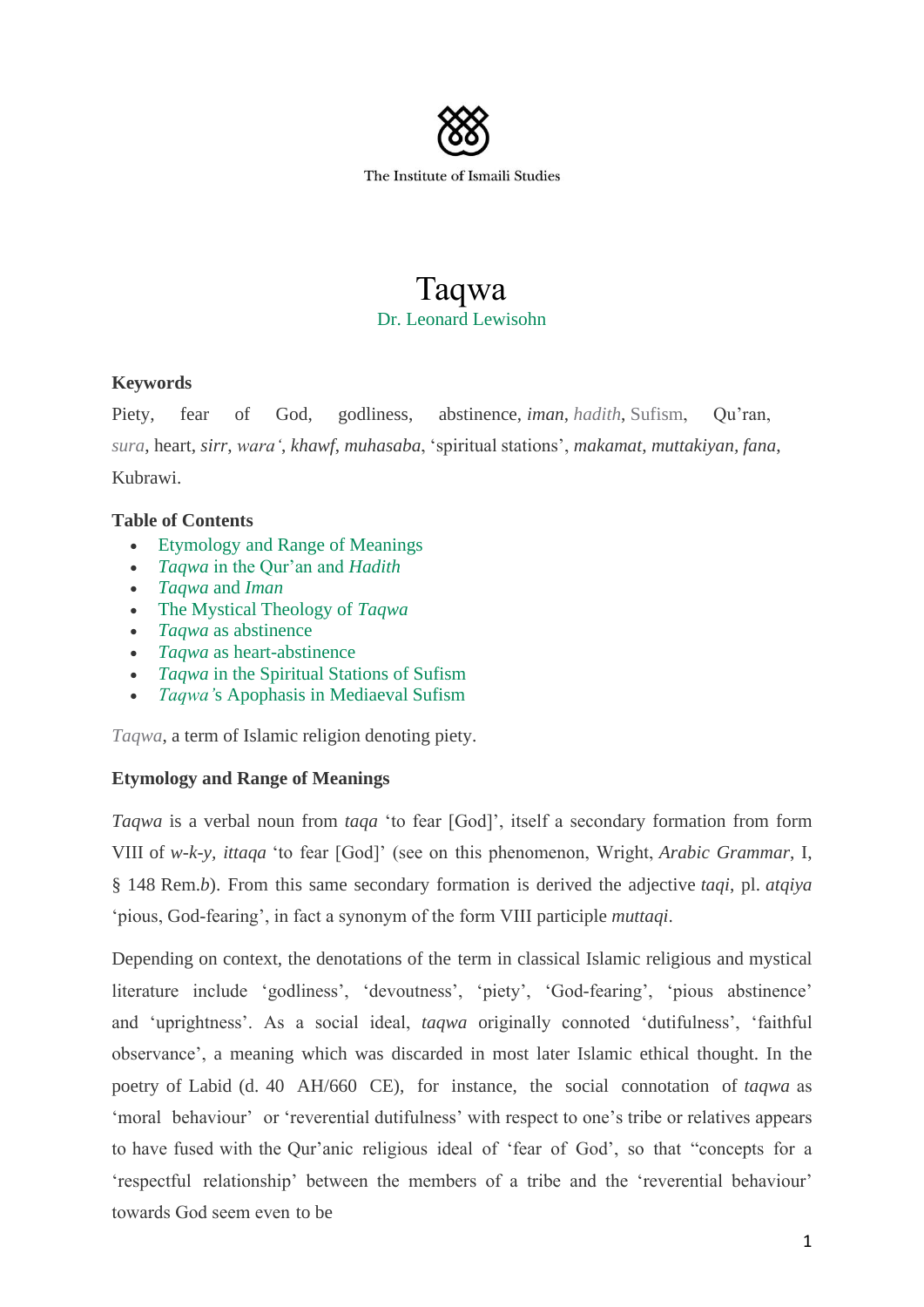

The Institute of Ismaili Studies

interchangeable and identical" (M.M. Bravmann, *The Spiritual Background of Early Islam*, Leiden 1972, 117), but this combination of social and spiritual meanings of *taqwa* is now obsolete.

The Persian dictionaries (cf. the references in Dihkhuda, *Lughat-nama*, s.v. *taqwa*) render the word as synonymous with the Persian *tarsidan* ('fear') and *parhizgari* ('abstinence'), precisely the same connotations of *taqwa* found in early Muslim mystical theology. In English, various translations which approach the Islamic spirit of *taqwa* are 'pious God-fearing', 'God-fearing piety', 'devout uprightness' and 'holy fear'; William Chittick has proposed the rendition 'godwariness', a neologism which, he claims, "makes *taqwa*'s orientation toward God explicit, brings out the implication of being aware and mindful, and avoids the negative and sentimental undertones of words such as 'piety', 'dutifulness', and 'righteousness'…" (*Faith and Practice of Islam. Three Thirteenth Century Sufi Texts*, Albany 1992, 12).

In fact, *taqwa* in many respects equals a particularly Protestant kind of religious notion, the spiritual significance of which is exactly conveyed by the Anglican ascetic and mystic William Law (1686-1761) in his *A Serious Call to a Devout and Holy Life*, ed. P. Stanwood, London 1978, where he evokes that "true devotion" which requires that we "live as pilgrims in spiritual watching, in holy fear, and heavenly aspiring after another life" in one passage (31); and in another passage (256), insists that we "do everything in His fear and abstain from everything that is not according to His will". As a religious concept in Islam, *taqwa*, as will be seen below, has definite extra-Islamic resonances.

William Law's two principles of 'fear of God' and 'abstinence' from all ungodly affairs are found, in fact, in the earliest work in Persian on Sufism: the *Sharh-i Ta'arruf* by Abu Ibrahim Mustamli Bukhara (d. 434 AH/1042-3 CE), where *taqwa* is described as having "two principles: fear and abstinence. Thus the devotee's attitude of *taqwa* towards God has two senses: either fear of chastisement (*iqab*) or fear of separation (*firaq*)". The attitude of fear generates observance of the commandments of God, while "fear of separation" means that "the devotee is content with nothing less than God, and does not find ease in aught beside Him" (from the anonymous *Khulasa-yi Sharh-i Ta'arruf*, ed. 'A. Radja'i, Tehran 1349 AH/1970 CE,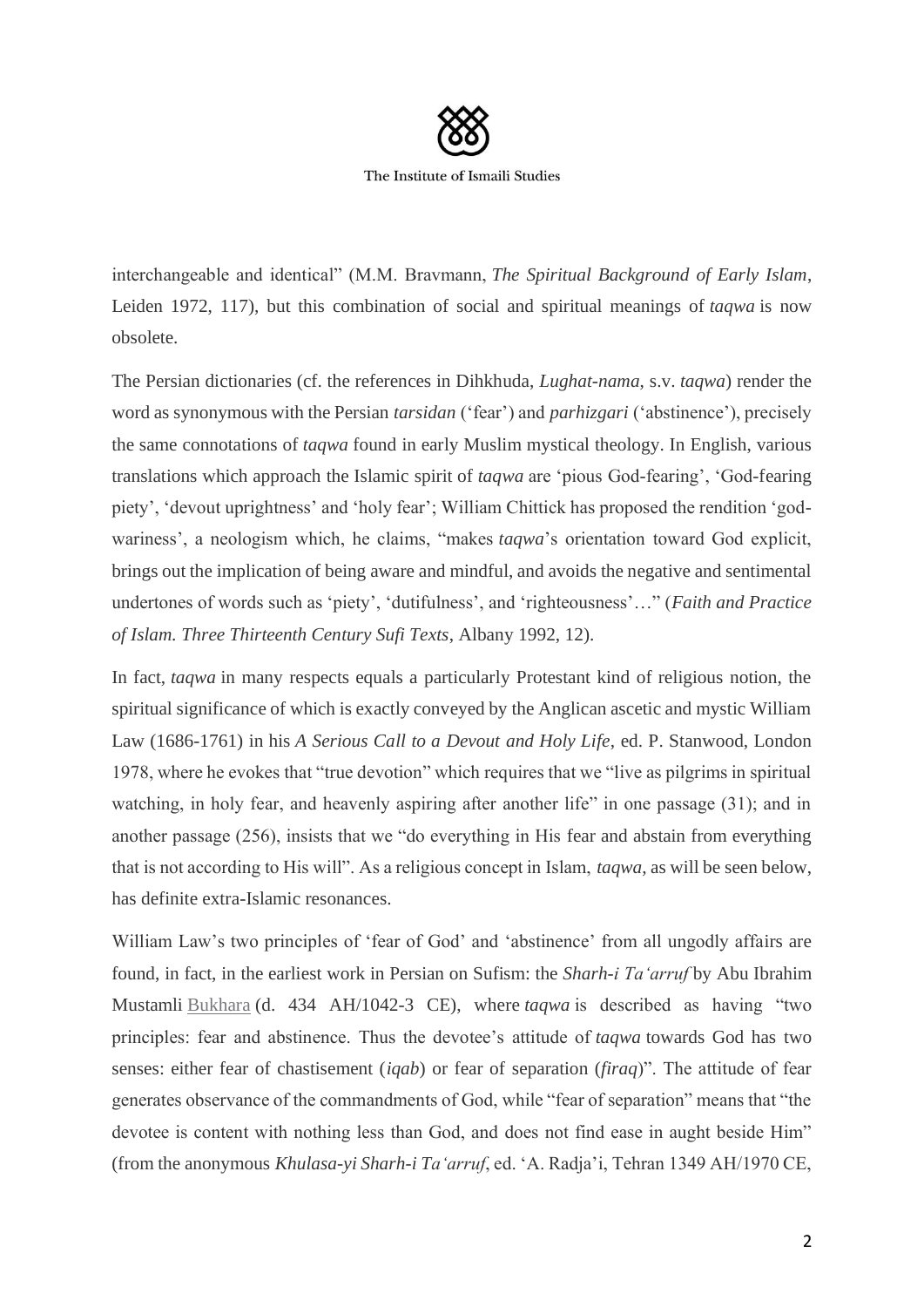

294, an 8th/14th century summary of this work). In an almost identical definition by the great Kubrawi master Muhammad Lahidji (d. 912 AH/1507 CE) in the *Mafatih al-i'djaz fi sharh-i Gulshan-i raz*, ed. Muhammad Rida Barzgar Khaliqi and 'Iffat Karbasi, Tehran 1371 AH/1992 CE, 250, *taqwa* is described as the "fear of God regarding the final consequences of one's affairs, or else fear of one's own passional self (*nafs*) lest it play the brigand, casting one into the perdition of separation and being veiled from God". After over half a millennium of theosophical speculation - from Bukhara'i to Lahidji - the two foundations of *taqwa*: fear and abstinence, remain completely intact.

# *Taqwa* **in the Qur'an and** *Hadith*

In general Qur'anic usage, the moral virtue of *taqwa* denotes piety, abstinence and God-fearing obedience, suggesting the idea of a faith animated by works, and works quickened by a genuine experience of faith; in brief, such *taqwa* is the substance of all godliness. *Taqwa* is one of the most frequently mentioned religious concepts in the Qur'an, having entered into the world of Islam upon the very first appearance of the angel Gabriel to the Prophet. "Have you seen him who tries to prevent a servant when he would pray? Have you considered if such a one has any divine guidance or enjoins [others] to piety (*taqwa*)?", Muhammad is asked in the very early *sura*, XCVI, 9-12, the first five verses of which were revealed in the cave on Mt. Hira near Mecca. An allusion to *taqwa* reappears in the second verse of the first *sura* revealed in Medina (II), where the Qur'an is described as "a guidance for all endowed with piety (*hudan li 'l-muttaqin*)". In XLIX, 10, the believers are described as "naught but brothers" and, in a kind of communal participation in their "pious vigilant awareness of God (*taqwa Allah*)", are enjoined to establish fraternal peace amongst themselves. Another verse (IX, 123), devoted to the theme of being harsh on the enemies of Islam, assures believers that "God is with the Godfearing pious devotees (*ma'a 'l-muttaqin*)". This latter verse may be compared with the *hadith* which situates *taqwa* as the "aggregate of all good things" alongside *jihad* which is described as "the monasticism [of the Muslim]" (al-Kushayri, *al-Risala*, ed. Ma'ruf Zarif and 'Ali 'Abd al-Hamid Baltanji, Beirut 1990, 105).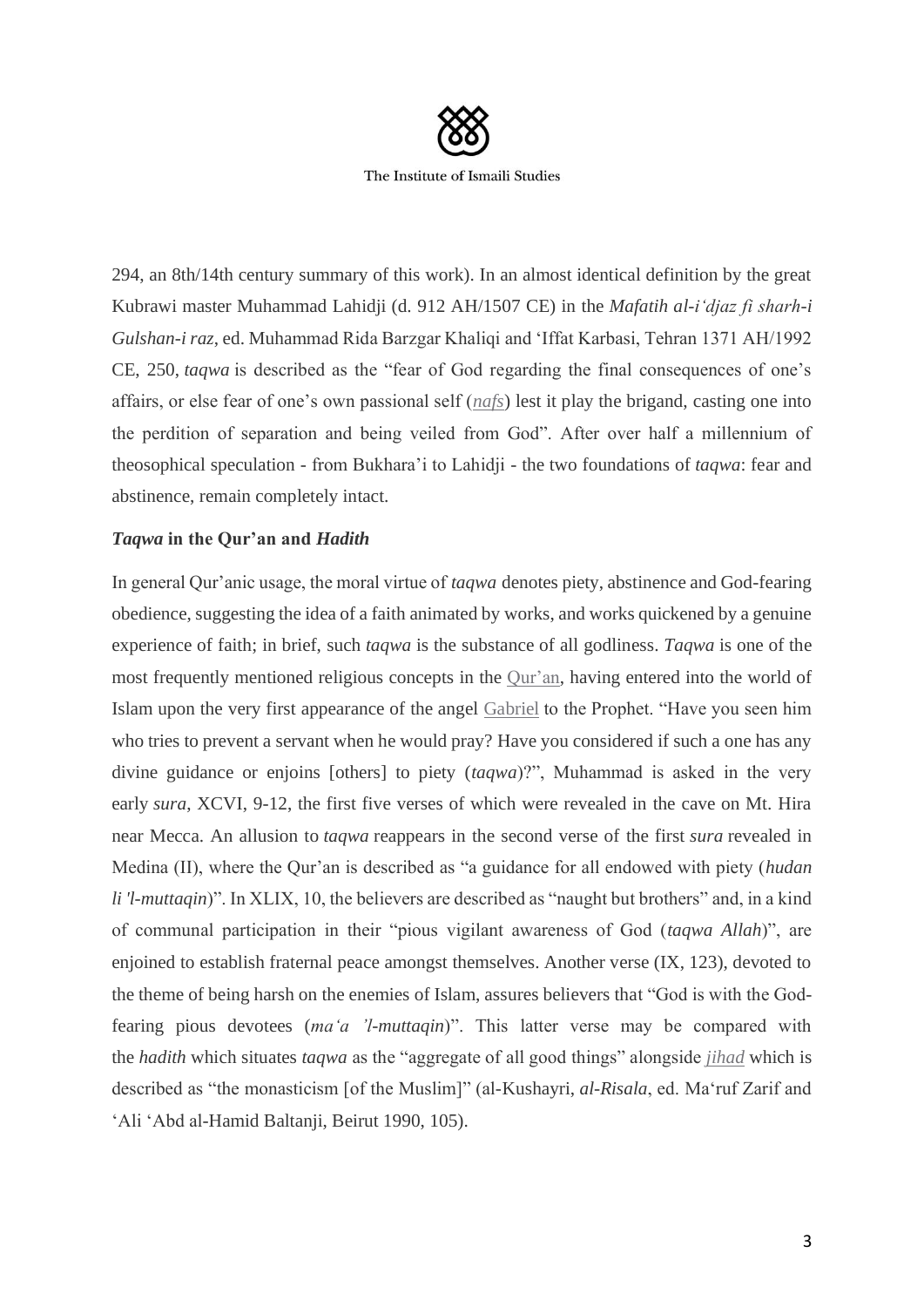

Ultimately, salvation in both this world and the next is attained through *taqwa*; with it the saints gain "their deserts and are untouched by evil and they have no grief" (XXXIX, 61; an idea also repeated in X, 62-3); while those with *taqwa* "are driven into Paradise" (XXXIX, 73). The true mosque must also be "built upon *taqwa*" (IX, 108-9) if it is to be consecrated (an echo of Luke, vi. 47-9?). This connotation of *taqwa* is echoed in an early Qur'an commentary by Mukatil b. Sulayman (d. 150 AH/767 CE) where *taqwa* is "considered as synonymous with *ikhlas*, pure sincerity, [and] *ittaqa* is translated as *taraka* in the sense of 'to abstain' from what is evil, such as disobedience (*ma'siya*) or associationism (*shirk*)" (P. Nwyia, *Exégèse Coranique et Langage Mystique*, Beirut 1970, 59).

While *taqwa* is, in particular, the universal measurement and the final criterion of the sincere religious life of the faithful Muslim who is enjoined to "avoid suspicion" and instead to "fear God" (*taqwa Allah*, XLIX, 12; cf. II, 41), in a more general sense *taqwa* appears as the common ecumenical characteristic of the universal man of faith, regardless of sectarian divisions and political differences based on nationality and ethnic origin in the verse: "We have created you male and female, and made you nations and tribes to know one another. Indeed, the noblest of you in the sight of God is the most God-fearing (*akramakum 'ind Allah atqakum*)" (XLIX, 13). In al-Sulami's recension of the text of the Qur'anic *Tafsir* ascribed to Imam Ja'far al-Sadiq (d. 148 AH/765 CE) (ed. Nywia, in *MUSJ*, XLIII/4 [1967], 181-230), the Imam explains the verse as follows (221): "the generous person (*al-karim*) is one who is, in truth, piously God-fearing (*al-muttaqi*), and one who is piously God-fearing is one who has severed all his ties to created things for God's sake".

The idea of *taqwa* as specifically the *Islamic* species of piety appears in the Prophet's saying: "Faith is naked and *taqwa* its dress" (*al-iman 'uryan wa-libasuhu al-taqwa*) (cited by 'Ayn al-Kudat Hamadani, *Tamhidat*, ed. 'A. 'Usayran, Tehran 1962, 325). From such traditions, it is evident that *taqwa*, as a religious concept, was seen to represent the robes of the Islamic faith, as well as to personify the very garments which cloak the Sacred appearing within diverse cultures and religions.

#### *Taqwa* **and** *Iman*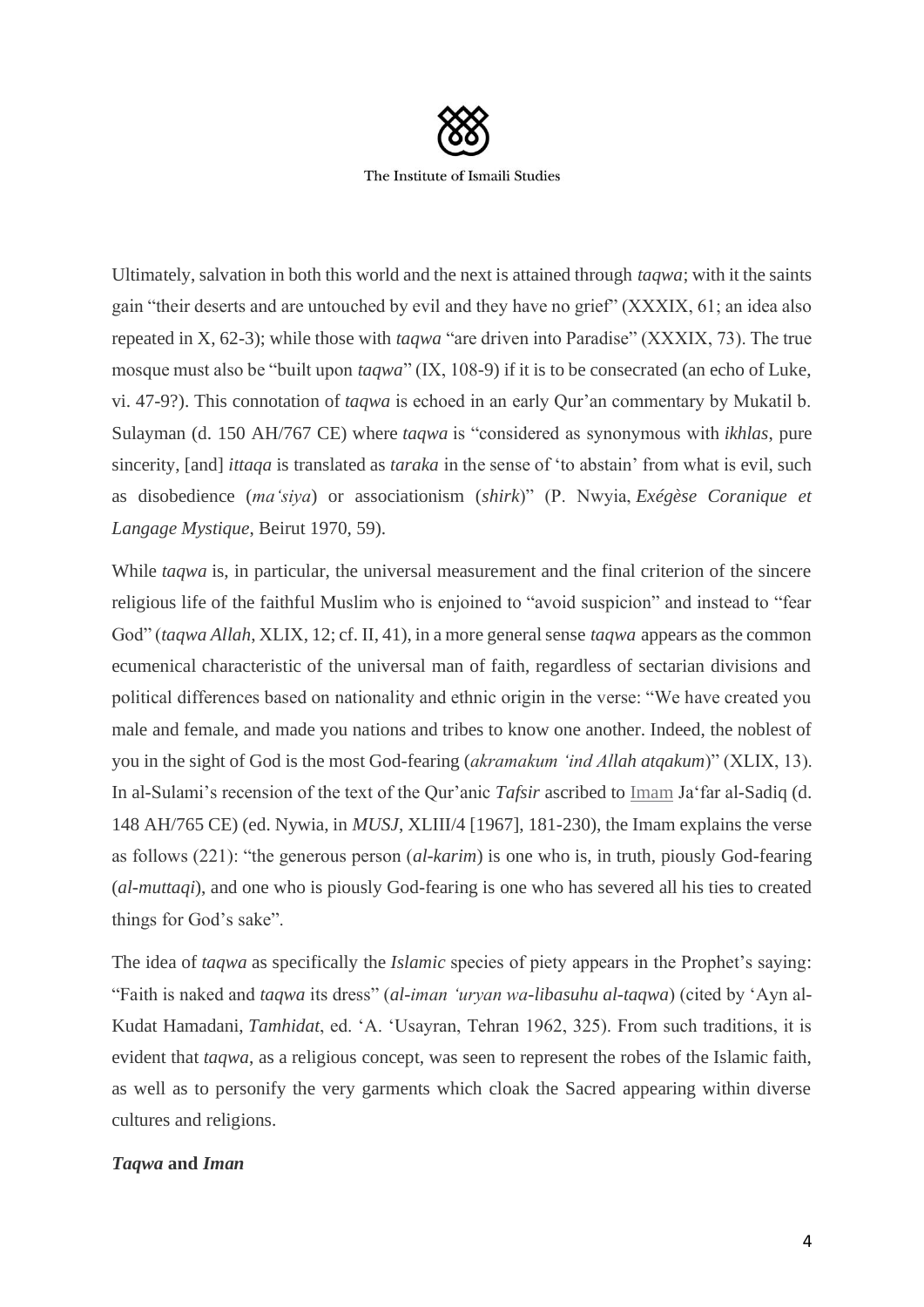

The Institute of Ismaili Studies

*Taqwa* was regarded as an essential element of the interior dimension of the act of faith, of *iman 'an 'ilm*, 'enlightened faith', (see L. Gardet, IMAN, at Vol. III, 1173). "The Prophet said: 'Submission is public and faith is in the heart.' Then, he pointed to his breast three times, repeating: 'Fear of God (*taqwa*) is here, fear of God is here'." (Ibn Hanbal and Ahmad b. Madja, cited by C. Ernst, *Words of Ecstasy in Sufism*, Albany 1985, 56).

As an element of Faith, *taqwa* thus embodies the purely internal and contemplative attitude of heart rather than merely external ritual practice; the same interiorisation of *iman* which is, in fact, reflected in XXII, 37, which, regarding such purely physical practices as the sacrifice of animals to feed the poor, a ritual part of the ceremony of Muslim pilgrimage, affirms that "it is not their flesh nor their blood that reaches God: it is your piety (*taqwa*) that reaches Him". Commenting on this verse in his *Ihya'*, al-Ghazali notes that "What is meant here by 'devotion' (*taqwa*) is a quality that gains control of the heart, disposing it to comply with the commands it is required to obey" (cited in *Al-Ghazali. Inner Dimensions of Islamic Worship*, tr. Muhtar Holland, repr. London 1992, 35). Indeed, interpreting the Qur'anic reference to "heart-piety" (*takwa al-qulub*) in the same sura (XXII, 32), Ibn al-'Arabi (d. 638 AH/1240 CE) was to point out that just as the human heart is in constant fluctuation in every breath, so genuine *taqwa* must be understood as a kind of "'pious-wariness-awareness' of God with every breath, which is the ultimate end of what God desires from man" (*al-Futuhat al-makkiyya*, Cairo 1911, repr. Beirut n.d., ii, 672, 29-37); cf. Chittick's definition and translation of *taqwa* cited above.

*Taqwa* was sometimes considered the supreme proof of the certitude of faith (*yaqin*). Abu Bakr al-Warrak, (d. 294 AH/906-7 CE), an early Khurasanian mystic, observed that "certitude (*yaqin*) is a light by means of which the devotee's spiritual condition is illuminated. After he experiences such enlightenment, he is enabled to realise the rank of the pious (*muttaqin*)" ('Attar, *Tadhkirat al-awliya'*, ed. M. Isti'lami, Tehran 1372 AH/1993 CE, 538). Underlining the esoteric nature of piety in the spiritual life, al-Kalabadhi's (d. 380 AH/990 CE) *K. al-Ta'arruf*, Cairo 1933, 69, cites the statement of Sahl al-Tustari (d. 283 AH/896 CE), author of one of the earliest mystical Qur'an commentaries, that "piety is to contemplate mystical states in the act of isolation [from aught but God]".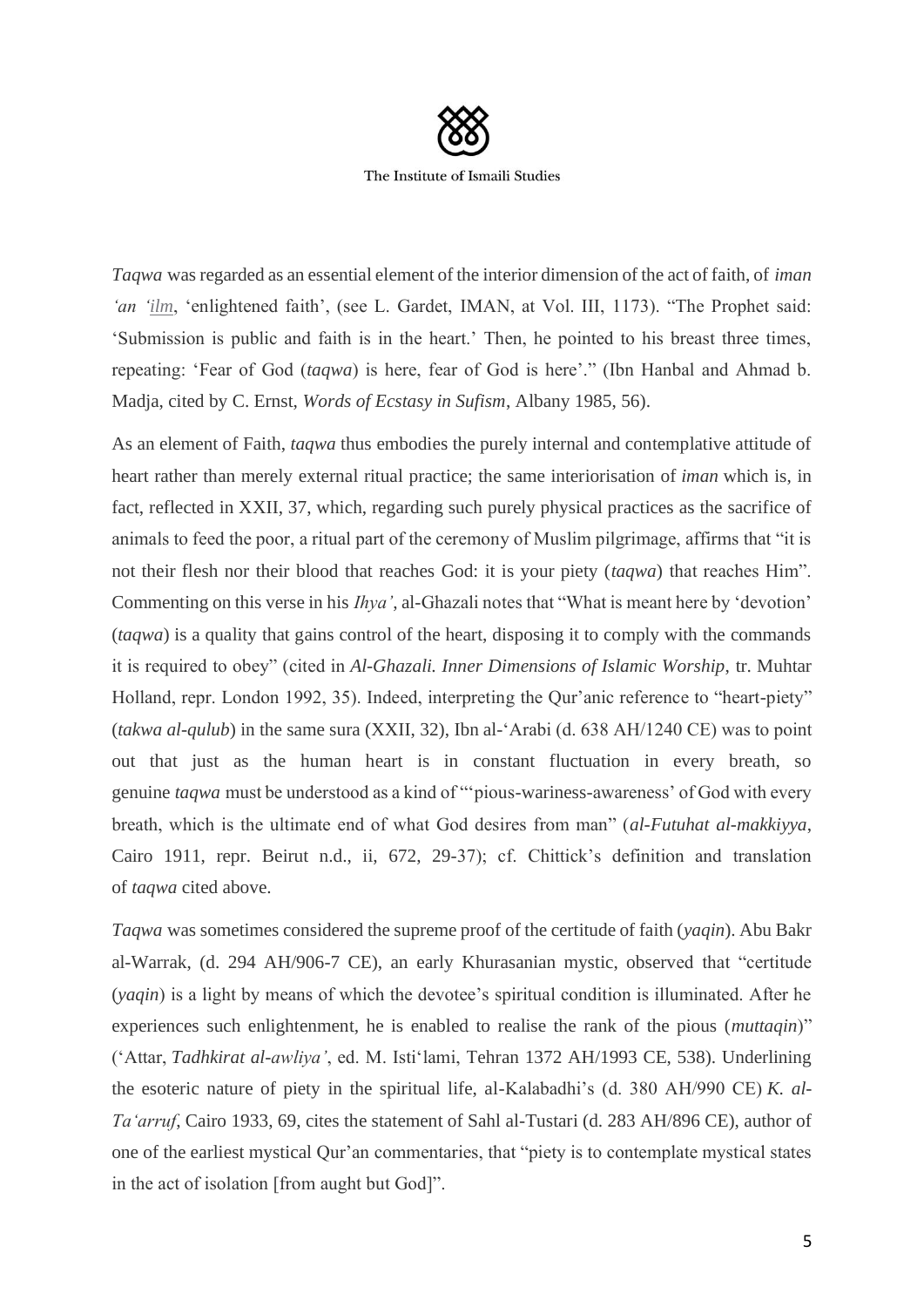

Such a radically interiorised outlook, which evokes *taqwa* as the soul of *iman -* piety as the inner life of faith - of course, was not always understood by exoteric members of the *'ulama'*. Ibn Taymiyya, an opponent of the Sufism of Ibn al-'Arabi and scholastic philosophy, for instance, in his *K. al-Iman*, interprets piety in its most exoteric meaning, considering *iman, birr* ('righteousness') and *taqwa* to be synonymous with each other when used in an "absolute" sense in the Qur'an (as, for instance, II, 177, V, 2), holding that the believers (*mu'minun*) are equivalent to the God-fearing (*muttaqun*), who, in turn, are identical to the upright (*abrar*) (T. Izutsu, *The concept of belief in Islamic theology*, repr. Salem, N.H. 1988, 72-4).

# **The Mystical Theology of** *Taqwa*

## *Taqwa as abstinence*

In Muslim mystical theology, the general notion of *taqwa* is that of holy fearfulness, pious vigilance over and abstemious fear of following one's passions; in a word, the heart's awe of God who is ever-present in the contemplative life of the soul (cf. al-Sharif al-Djurdjani, *K. al-Ta'rifat*, ed. I. al-Abyari, Beirut 1985, 90). Sahl al-Tustari's maxim "There is no helper besides God; no guide besides the Prophet. There is no spiritual sustenance besides *taqwa*, nor any other work than patience (*sabr*)", quoted by al-Kushayri, *Risala* (105), declares *taqwa* to be the mainstay, if not the very sustenance, of Sufi spiritual practice. In its perfect form, *taqwa* involves abstention from everything but God, for, as Ibn Khafif (d. 371 AH/981 CE) states, "Piety is to distance yourself from everything which distances you from God" ('Attar, *Tadhkirat*, 578). The connotation of "*taqwa* as abstinence" is also captured in another al-Tustari maxim: "Whoever wishes to perfect his piety, tell him to refrain from all sins" ('Attar, *op. cit.*, 313).

### *Taqwa as heart-abstinence*

The contemplative interiority of *taqwa*, with the connotation of "*taqwa* as the heart's abstinence" from all but God, is summed up in one of the earliest definitions of the term given by Imam Ja'far al-Sadiq that "for those who traverse the spiritual path (*ahl al-suluk*), piety (*taqwa*) is that you do not find within your heart anything but Him" (al-Tahanawi, *Kashshaf*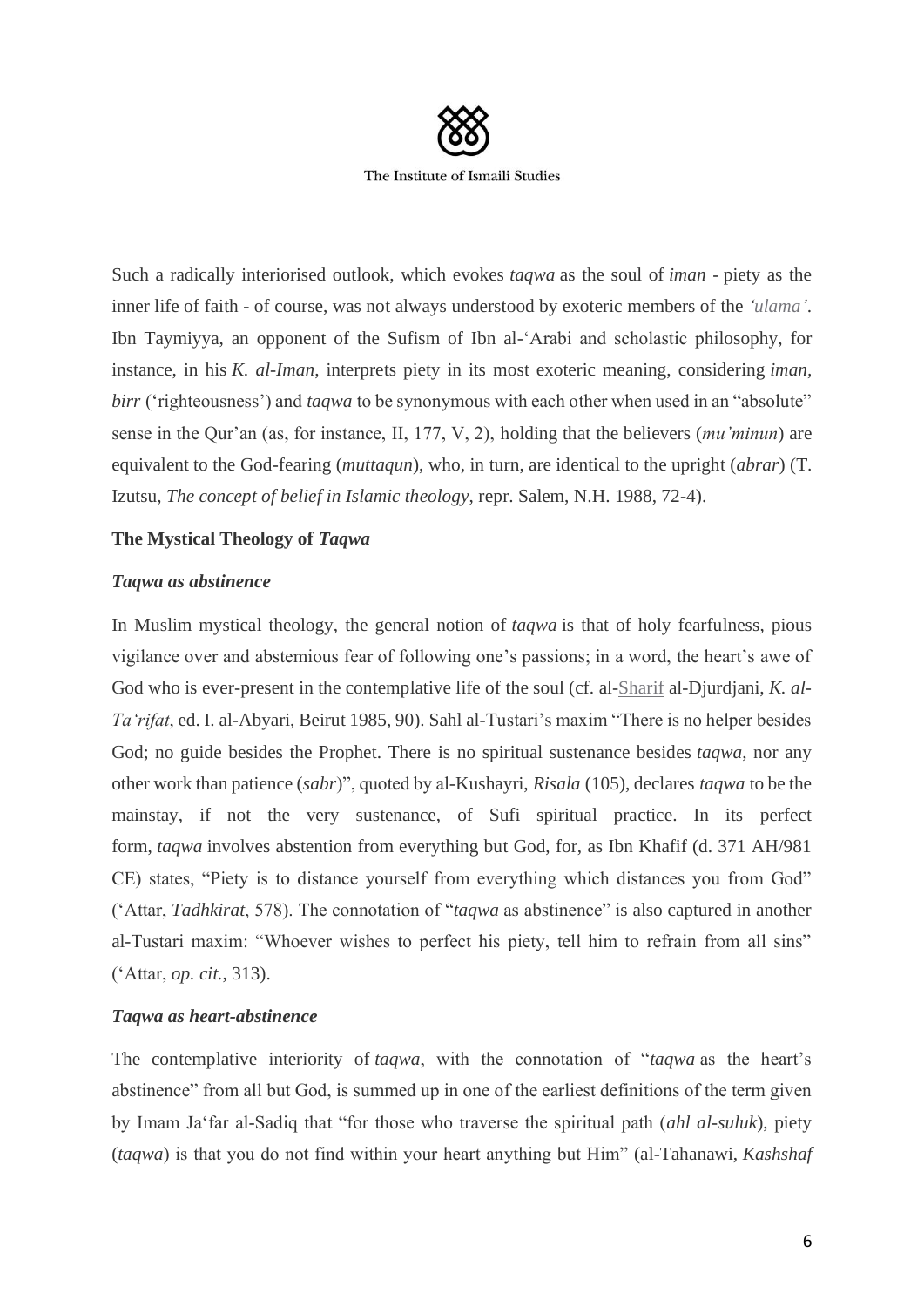

*istilahat al-funun. A Dictionary of the Technical Terms used in the Sciences of the Musalmans*, Calcutta 1862, ii, 1527). Abu Sa'id al-Kharraz (d. 277 AH/890 CE or 286 AH/899 CE), an important Sufi of the school of Baghdad, in his *K. al-Haqa'iq* devoted to the vocabulary of Sufi mystical experience on the two-fold levels of rational expression (*'ibara*) and mystical allusion (*ishara*), combined this interiorised vision of *taqwa* with the more traditional Qur'anic understanding of the term in his statement that *taqwa* is "to have a heart vigilant not to let itself pursue passion, and a soul which guards itself against occasions of sin and error" (cited by Nywia, *Exégèse Coranique et Langage Mystique*, 289). Another leading member of the Baghdad school of Sufis, Abu 'l-Husayn al-Nuri (d. 295 AH/907 CE), in the first chapter of his *Maqamat al-qulub* discovered and edited by Nywia, *Textes Mystiques Inédits*, in *MUSJ*, xliv/9 [1968], 132), in a section devoted to "the qualities of the house of the heart of the faithful believer", mentions *taqwa* as the Light of Piety, the soul of Sufi ethics, for the contemplative "Light of Piety" illuminates both faith and works.

This interiorised concept of *taqwa* of the heart more or less disappeared but did not altogether die out from the vocabulary of Sufism after the 5th century AH/11th century CE. Thus Ruzbihan Bakli (d. 606 AH/1209 CE) wrote in his *Mashrab al-arwah* that "The root of Godfearing piety is detachment of one's inmost consciousness (*sirr*) from everything but God, whether from the material or spiritual realms, during contemplation of the proofs of the divine Attributes and flashes of the divine Essence. In this manner, one's inmost consciousness melts away before the onslaught of the majesty of the manifestation of the lights of Post-Eternity. That is the esoteric meaning of the Prophet's saying: Faith is naked and *taqwa* its dress" (ed. N.M. Hoca, Istanbul 1973, 30).

# *Taqwa* **in the Spiritual Stations of Sufism**

From the late 3rd AH/9th CE to the 5th AH/11th CE centuries, *taqwa* was regularly featured in classifications devoted to the spiritual transactions (*mu'amalat*) or moral virtues (*akhlaq*) of the Sufis' spiritual journey, being closely aligned to the analogous concepts of fear (*khawf*), asceticism (*zuhd*), and abstinence (*wara'*). Al-Harith al-Muhasibi (d. 243 AH/857 CE) propounded in his *K. al-Ri'aya* that all piety stems from fear and dread of God Almighty.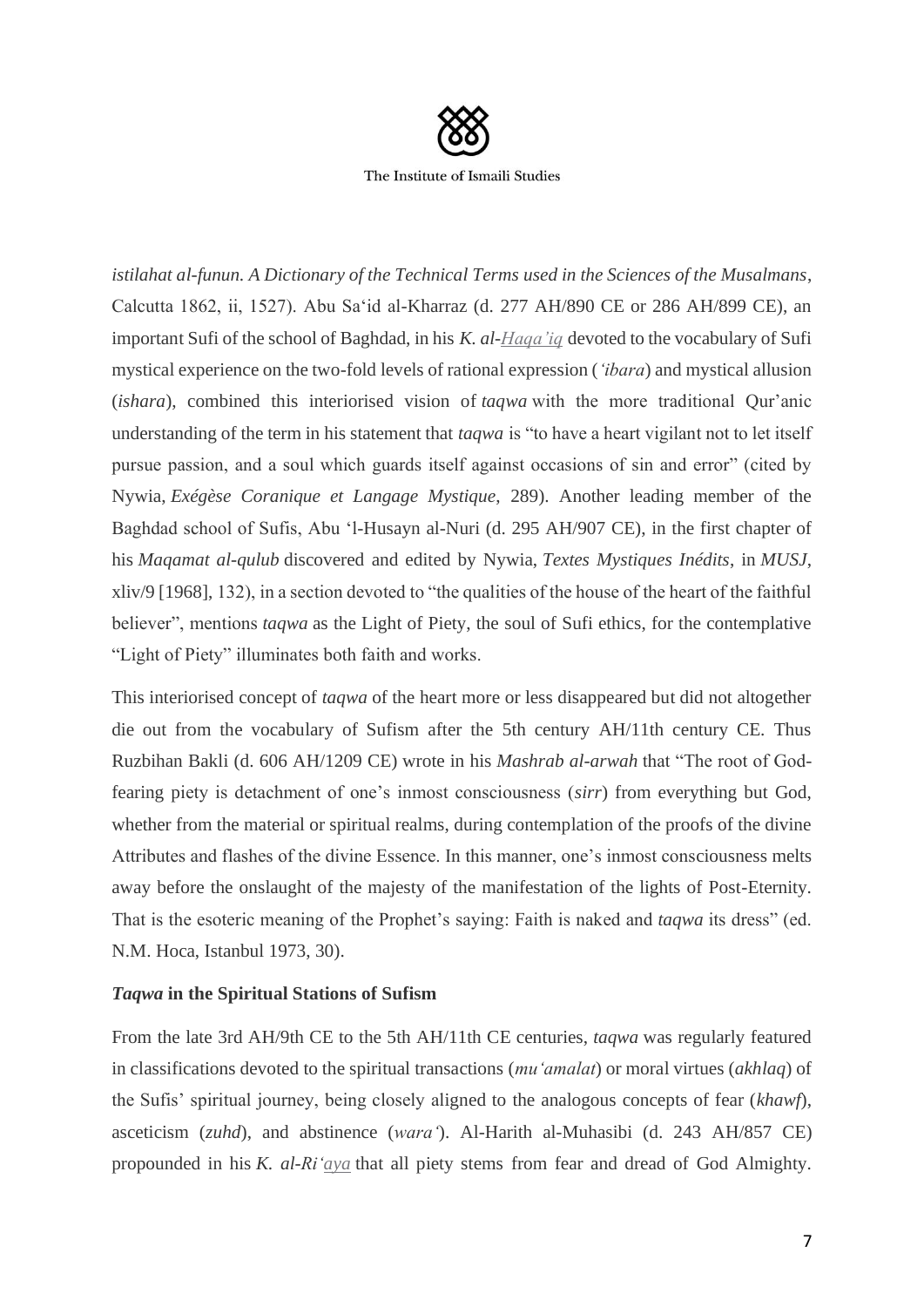

According to him, "Obedience [to God's commands and prohibitions] is the road to salvation, and knowledge is the guide to the road, and the foundation of obedience is abstinence (*wara'*), and the foundation of abstinence is God-fearing piety (*taqwa*), and the foundation of that is self-examination (*muhasaba*), and self-examination is based on fear (*khawf*) and hope (*radja*)" (Margaret Smith, *Al-Muhasibi, an Early Mystic of Baghdad*, Cambridge 1935, 89, 112). If *taqwa* appears in this description as an essential "foundation" of ascetic theology, the emphasis on piety is even more accentuated later on in the same book: "O brother, let Godliness (*taqwa*) be your chief concern, for it is your capital stock, and works of supererogation beyond that represent your profit" (*ibid.*, 129), cf. also Massignon, *Essai sur les Origines du Lexique Technique de la Mystique Musulmane*, Paris 1928, 149.

Al-Muhasibi's emphasis on piety-as-godliness in early Islamic mysticism was formally integrated into the Sufi methodological approach to the spiritual stations (*maqamat*) in al-Kushayri's *Risala* (91-140), where *taqwa* is placed fourth among the first ten spiritual stations, in the following sequence: [1] repentance  $(tawba) \rightarrow$  spiritual struggle  $(mujahida) \rightarrow$  spiritual retreat, withdrawal (*khalwa,'uzla*) → God-fearing piety (*taqwa*) → abstinence (*wara'*) → asceticism  $(zuhd) \rightarrow$  silence  $(samt) \rightarrow$  fear  $(khawf) \rightarrow$  hope  $(radja) \rightarrow [10]$  grief  $(huzn)$ . Despite al-Kushayri's traditional classification of *taqwa* among the rudimentary spiritual stations of the Path, the term often seemed to fall out of usage among some of the later classical authors who wrote on the *maqamat*. Thus, there is no mention of *taqwa* (whether as a station or a technical term) in Nicholson's index of technical terms to his critical edition of al-Sarradj's (d. 378 AH/988 CE) *K. al-Luma'*, nor in the *Kut al-qulub* by Abu Talib al-Makki (d. 386 AH/996 CE), nor in the *Tabakat al-sufiyya* of Abu 'Abd al-Rahman al-Sulami (d. 412 AH/1021 CE), nor in 'Abd Allah Ansari of Harat's (d. 481 AH/1089 CE) manual on the *Stages of the Sufi Wayfarers*, nor even in Abu Mansur Isfahani's (d. 417 AH/1026 CE) *Nahj al-khass*, which had considerable influence on Ansari's theory of mystical stations.

The early notion of the fundamental place of *taqwa* in the ascetic theology of Islam does sometimes resurface in later works, particularly those written in the Persian language. In his treatise S*ad maydan* ("The hundred fields", in *Manazil al-sa'irin*, 299-300), which Ansari also devoted to the mystical stations, he set up *taqwa* as the sixteenth station, subsequent to the field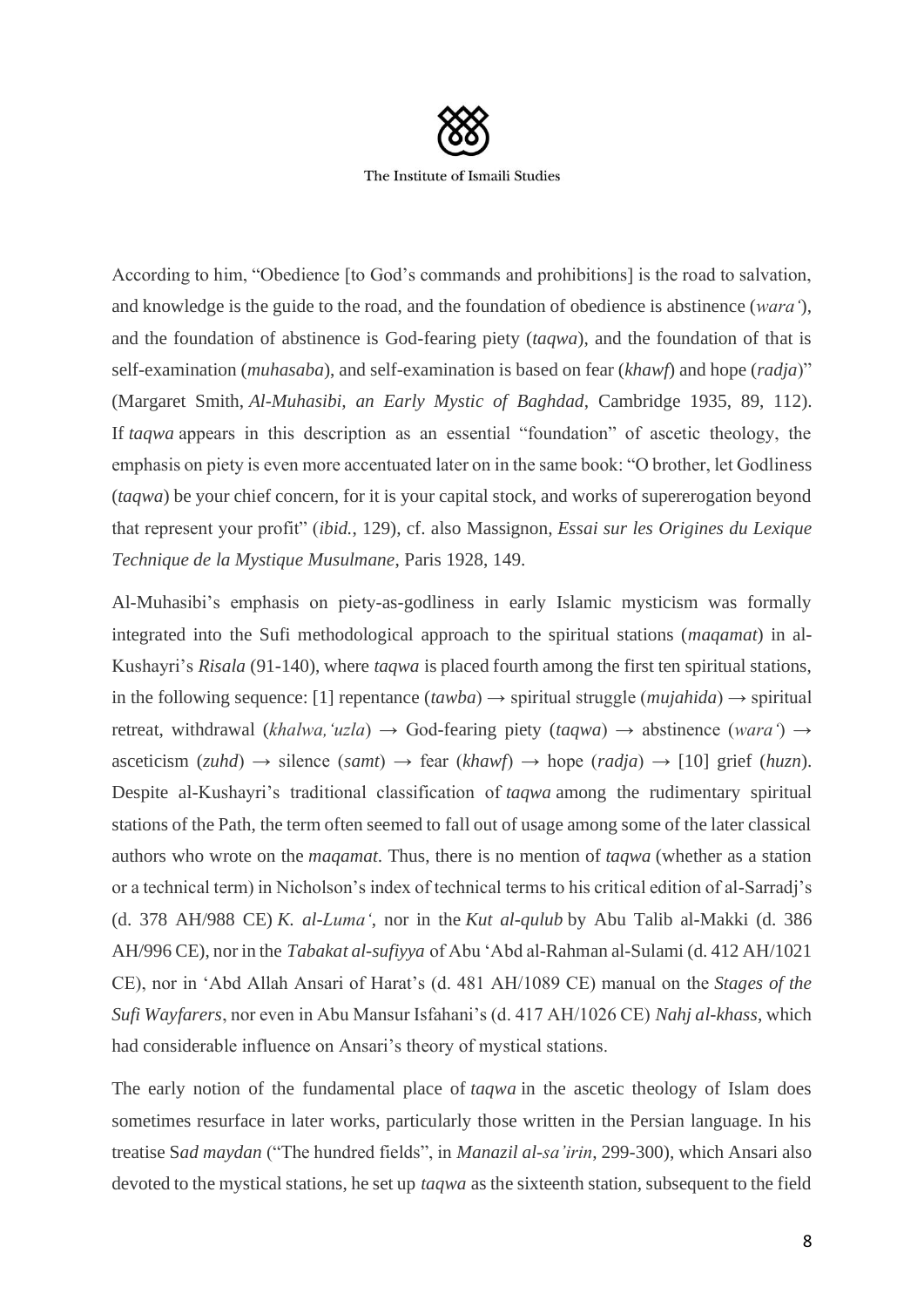

of abstinence (*wara*), in the following order: [11] self-examination (*muhasaba*)  $\rightarrow$  awakening (*yakza*) → asceticism (*zuhd*) → detachment (*tajrid*) → abstinence (*wara'*) → God-fearing piety (*taqwa*) → spiritual transactions (*mu'amalat*) → mindfulness (*mubalat*) → certitude (*yaqin*)  $\rightarrow$  [20] insight *(basira)*. The field of *taqwa* [16] is described as follows:

"Those who fear God with proper piety (*muttaqiyan*) are three [kinds of] men: the lesser, intermediate, and the great.

"He who possesses the least degree [of *taqwa*] does not corrupt his profession of divine Unity with associating others with God (*shirk*), or debase his sincerity (*ikhlas*) with hypocrisy, or contaminate his worship with innovation (*bid'a*).

"He who possesses the medial degree does not vitiate his service (*khidma*) with false shows (*riya'*), or adulterate his sustenance with food of a doubtful nature, or let his mystical state (*hal*) become perverted by heedlessness.

"He who possesses the greatest degree does not blemish his gratefulness with complaints; or dilute his sins by arguments [of his innocence], or ever cease to be beholden to God for His grace towards him."

As a key technical term or spiritual station, *taqwa* is rarely present in any late classical Sufi texts - among some of the more important of which may be mentioned are Abu 'l-Nadjib al-Suhrawardi's (d. 563 AH/1168 CE) *Adab al-muridin* (ed. N.M. Harawi, Arabic text with Pers. tr. Tehran 1363 AH/1984 CE), and 'Izz al-Din Mahmud Kashani's (d. 735 AH/1335 CE) *Misbah al-hidaya wa-miftah al-kifaya* (ed. Djalal al-Din Huma'i, 2nd ed. Tehran 1325 AH/1946 CE); it is even absent from Shihab al-Din Abu Hafs 'Umar al-Suhrawardi's (d. 632 AH/1234 CE) *'Awarif al-ma'arif*, which formed the literary model for Kashani's book, and was later to become the foremost manual of Sufism in the Indian subcontinent.

Wherever the term turns up in later works it is usually considered as a necessary corollary of *wara'* or *zuhd*. For instance, in Sa'id al-Din al-Farghani's (d. 699 AH/1300 CE) *Masharik al-darari. Sharh-i Ta'iyya Ibn Farid* (ed. Djalal al-Din Ashtiyani, Tehran 1979, 150- 1), *taqwa* is placed among the stations belonging to the first of three ascending degrees of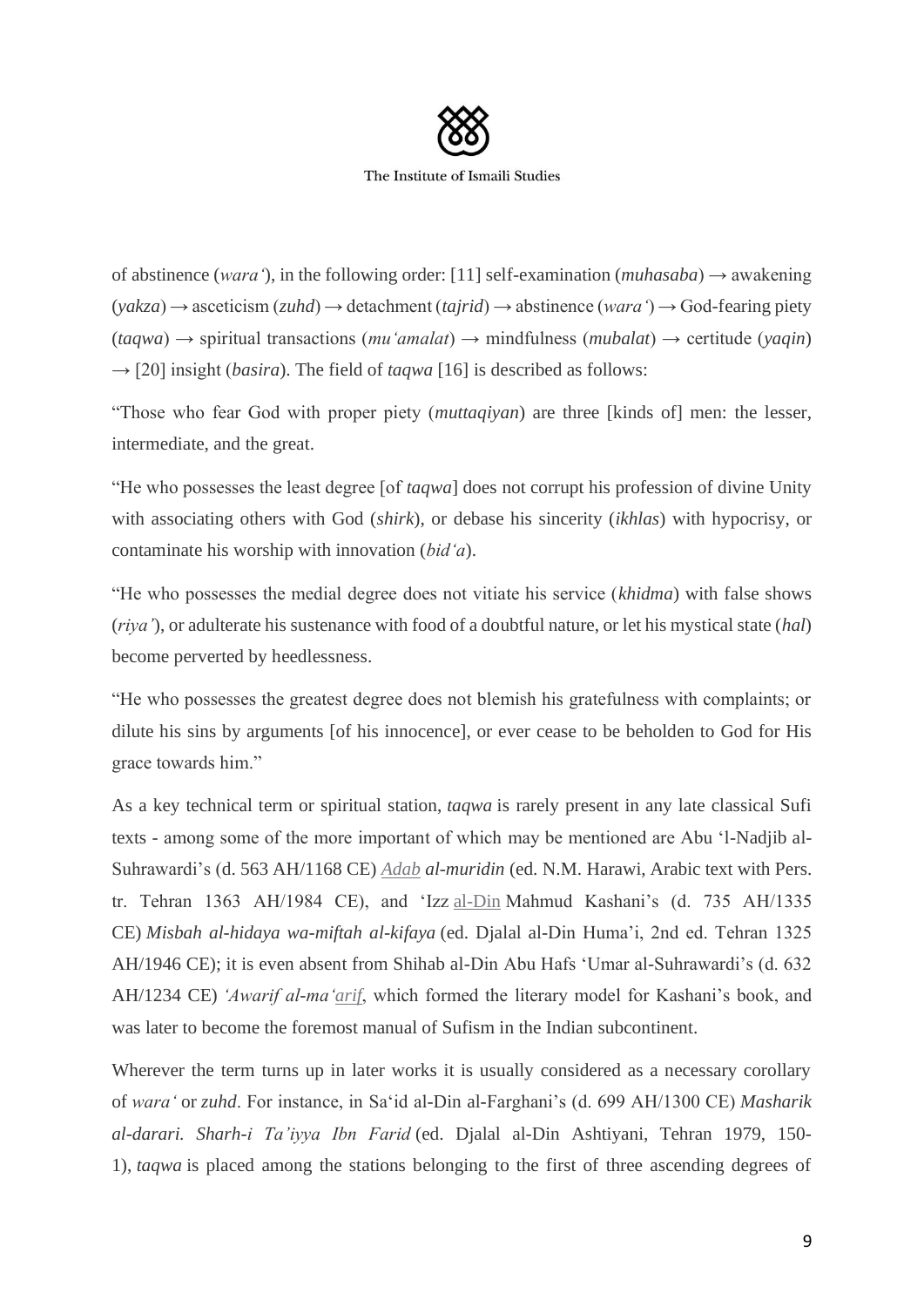

The Institute of Ismaili Studies

"annihilation" (*fana*). The first degree of *fana* involves annihilation by means of "faring through and realisation of the spiritual stations, stages and mystical states such as repentance (*tawba*), self-examination (*muhasaba*), contemplative vigilance (*muraqaba*), spiritual struggle (*mujahada*), sincerity (*ikhlas*), God-fearing piety (*taqwa*), abstinence (*wara'*), asceticism (*zuhd*) and similar related degrees…." As in al-Kushayri's schema, al-Farghani's classification places God-fearing piety among those virtues which the mystic must struggle to realise by *his own* will; for aspirants still bound in the bonds of egocentric personality, *taqwa* is a knife to cut through the cords of 'Selfhood'.

In the writings of the Persian mystics of the Kubrawi School, the virtue of *taqwa* featured quite prominently. In his monumental conspectus of Sufi doctrine, the *Mirsad al-'ibad* (ed. M.A. Riyahi, Tehran 1352 AH/1973 CE, 257-60), Nadjm al-Din Razi (d. 654 AH/1256 CE) cites some twenty qualities (s*ifat*) with which the disciple must be characterised in a chapter devoted to "the conditions, manners and qualities of a disciple", and here *taqwa* is the fifth of his *suluk*; and a similar conception of the place of *taqwa* in Sufi ethics appears in the third book of the *Kashf al-haqa'iq* (ed. Ahmad Damghani, Tehran 1359/1980, 131-2) - "an exposition of the conditions for wayfaring (*suluk*) the mystical path" - by Razi's fellow Kubrawi Shaykh 'Aziz Nasafi (d. between 1281-1300). As in the Rule of St. Benedict, for the Persian mystics of the Kubrawi order, God-fearing piety had come to be viewed as an essential virtue in the practical ethics of the master-disciple relationship, so that religious devotion is indistinguishable from unhesitating obedience to the order's superior.

# *Taqwa'***s Apophasis in Mediaeval Sufism**

In the mediaeval period, the master-disciple relationship and the role of the master in spiritual practice, and, in particular, the need for the novice to be guided by an enlightened master, came to the forefront of Sufi theory and practice, replacing the previous emphasis on the ethics of *taqwa* as the cornerstone of spirituality and devotional worship in Islam. Jalal al-Din Rumi stated that "The gnostic is the soul of the Law (*shar'*) and religious piety (*taqwa*): gnosis is the fruit of past ascetic effort.… He [the gnostic] is both the command to righteousness and righteousness itself; he himself is both hierophant and mystery" (*Mathnawi*, ed. and tr.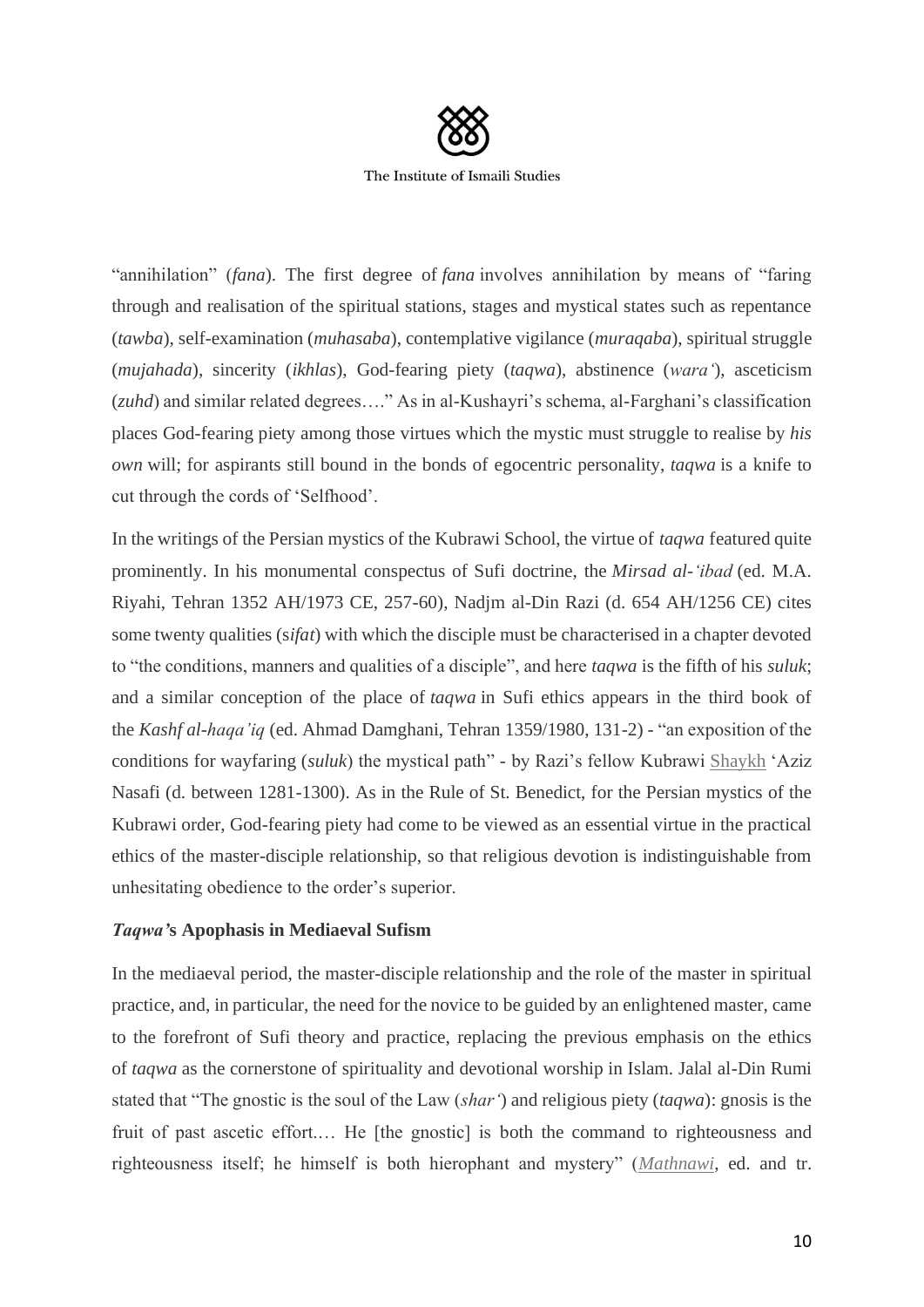

Nicholson, vi, vv. 2090, 2093). This redirection of Islamic piety towards cultivation of, and concentration on, the elect "Perfect Man" (*al-insan al-kamil*) with the consequent devaluation of the devotee's own private ascetic vigilance is visible in the thought of most Sufi poets of the Mongol period. One such poet, Mahmud Shabistari, in his *Gulshan-i raz* thus describes the Perfect Man as "endowed with praiseworthy qualities, celebrated for knowledge ('*ilm*), asceticism (*zuhd*) and piety (*taqwa*)" (*Madjmu'a-yi athar-i Shaykh Mahmud Shabistari*, ed. Samad Muwahhid, Tehran 1365 AH/1986 CE, v. 351), relegating *taqwa*, as did the classical masters of the School of Baghdad, to being a rudimentary but not insignificant principle of the Sufi ethical system. However, a discernible difference in accentuation has occurred, so that the Perfect Man is the source of piety rather than piety being the animus of individual spirituality. Ultimately, the Perfect Man may decide to dispense with all pious fear as well, since he is "free of the ties of master and disciple, beyond all asceticism (*zuhd*) and all the fictions of piety (*taqwa*)" (*ibid.*, v. 862).

In the works of Sa'di and Hafiz, the two greatest Persian Sufi lyricists, another kind of deaccentuation on individual piety is evident, with *taqwa* often denigrated as a kind of spiritual attitude characteristic of cold-hearted ascetics (*zahid*) and formalist preachers. "Wherever the Sultan of Love appears, no power is left in the arm of *taqwa*," asserts Sa'di in the *Gulistan* (ed. Kh. Khatib-Rahbar, Tehran 1348/1969, 337), and in his *ghazal*s he cries out: "Stand on your feet, so we can cast aside this blue [Sufi] cloak/Throw to the winds of antinominianism this idolatry which bears the name of piety (*shirk-i takwa-nam ra*)" (*Ghazalha-yi Sa'di*, ed. N. Izadparast, Tehran 1362/1983, 23). Sa'di probably knew of al-Kushayri's notion that "the root of *taqwa* is fear of all idolatrous associationism (*al-shirk*)" (*Risala*, 105), and in this verse no doubt merely wished to criticise the element of self-consciousness which *taqwa* often engendered in less sincere adepts, re-evoking the classical concept of *taqwa* which had recognised the need to develop an apophatic discourse capable of expressing the interior subtleties of its ideal (Abu Bakr al-Wasiti, d. 320 AH/931 CE, a member of the Baghdad School, stated "piety is that you piously abstain from your own [self-indulgent] piety", cited in 'Attar, *Tadhkirat*, 745).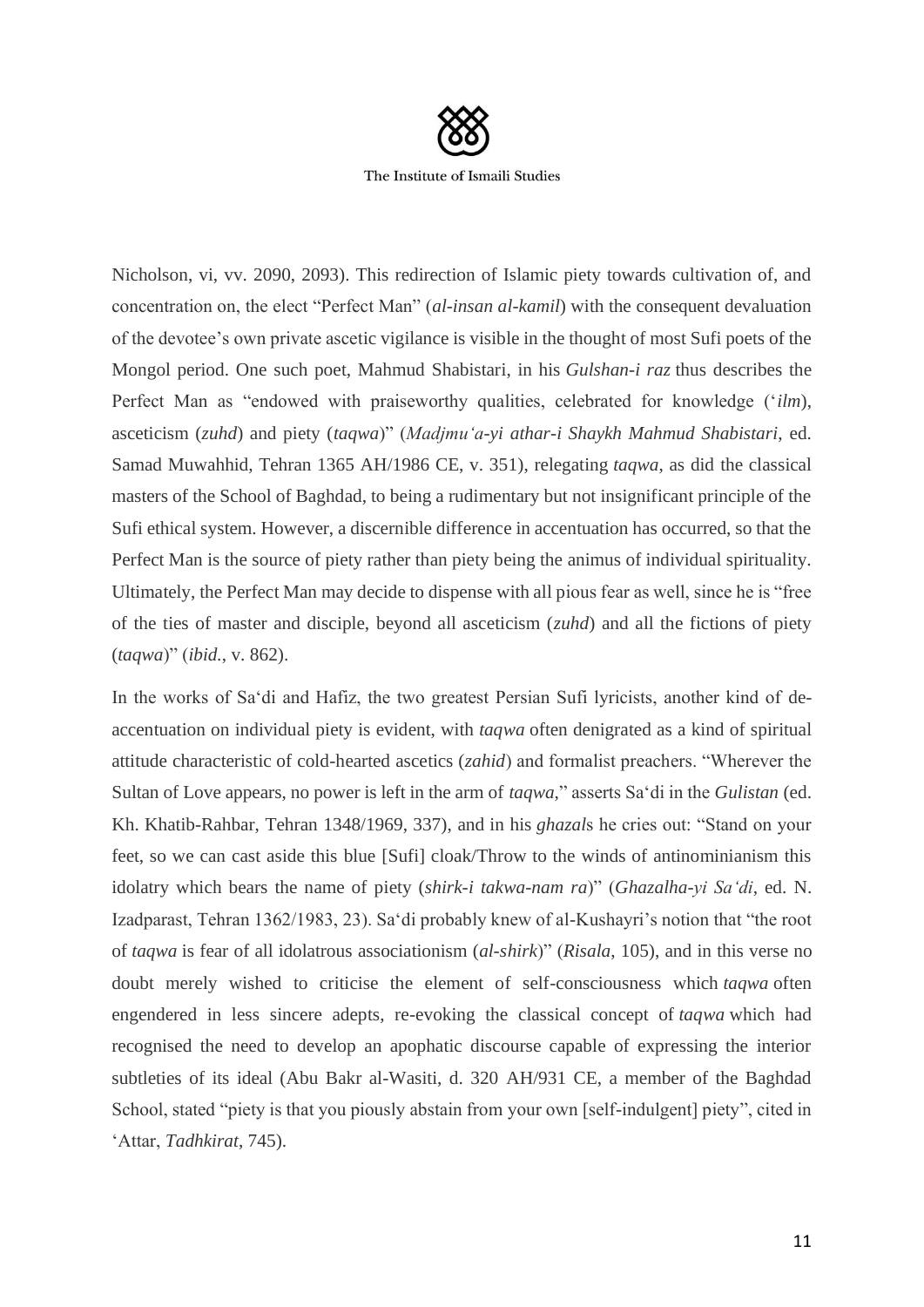

This paradoxical approach to the classical ideal of piety in Islam, expressed - in order to avoid metaphysical reification - in the wish to transcend the dichotomy of piety/impiety, godliness/ungodliness (understanding the affirmation of faith and piety as a subtle form of delimitation, an idolatry of a mundane doctrine instead of adoration of the Transcendent), is best expressed in the poetry of Hafiz, as in the following verse:

In the way of the Sufi it's total infidelity to put your trust in knowledge and piety; Although a pilgrim boasts a hundred arts Just the same, he must have trust.

(*Diwan*, ed. Khanlari, 2nd ed. Tehran 1362 AH/1983 CE, 559).

Elsewhere he asks: "What relation does libertinism (*rindi*) have to purity and piety (*taqwa*)? /How wide the gap between the priest's homily and the rebeck's refrain!" (*Diwan*, 20). In another place, he boasts, "So many nights I've strayed from Piety's path (*rah-i taqwa*) with harp and duff/but now they say, I'll set my foot on the straight and narrow path - indeed, a likely tale" (*ibid.*, 324, no. 154 l.2), scorning to sully the honour of his *dervish* cloak by following the pedestrian rites of canonical piety. Indeed, Hafiz's libertinism seems a far cry from the religious sentiment of Abu 'l-Darda (d. 32 AH/652-3 CE), the celebrated Companion of the Prophet greatly venerated by early Sufis, who was reported to have preferred piety (*taqwa*) above forty years of ritual worship and observances ('*ibada*) (Massignon, *Essai*, 158).

With Hafiz and his followers, the austere ideals of early Islamic piety reached both a moral threshold and a metaphysical apex, as the journey from Qur'anic religious concept to ascetic doctrinal ideal based on fear and abstinence, to the interiorised Sufi notion of piety as the faith of the heart, culminated in the irony of the paradox which dissolves the mystic's need for the *scala perfectionis* of his own *via negativa*.

**Bibliography** (apart from the references already cited)

Dj. Nurbakhsh, *Ma'arif al-sufiyya*, iv, London 1987, ch. 4 "Takwa", 71-80, Eng. tr. W.C. Chittick, *Sufism IV*, London 1988, ch. 4 "Wariness", p. 69-77